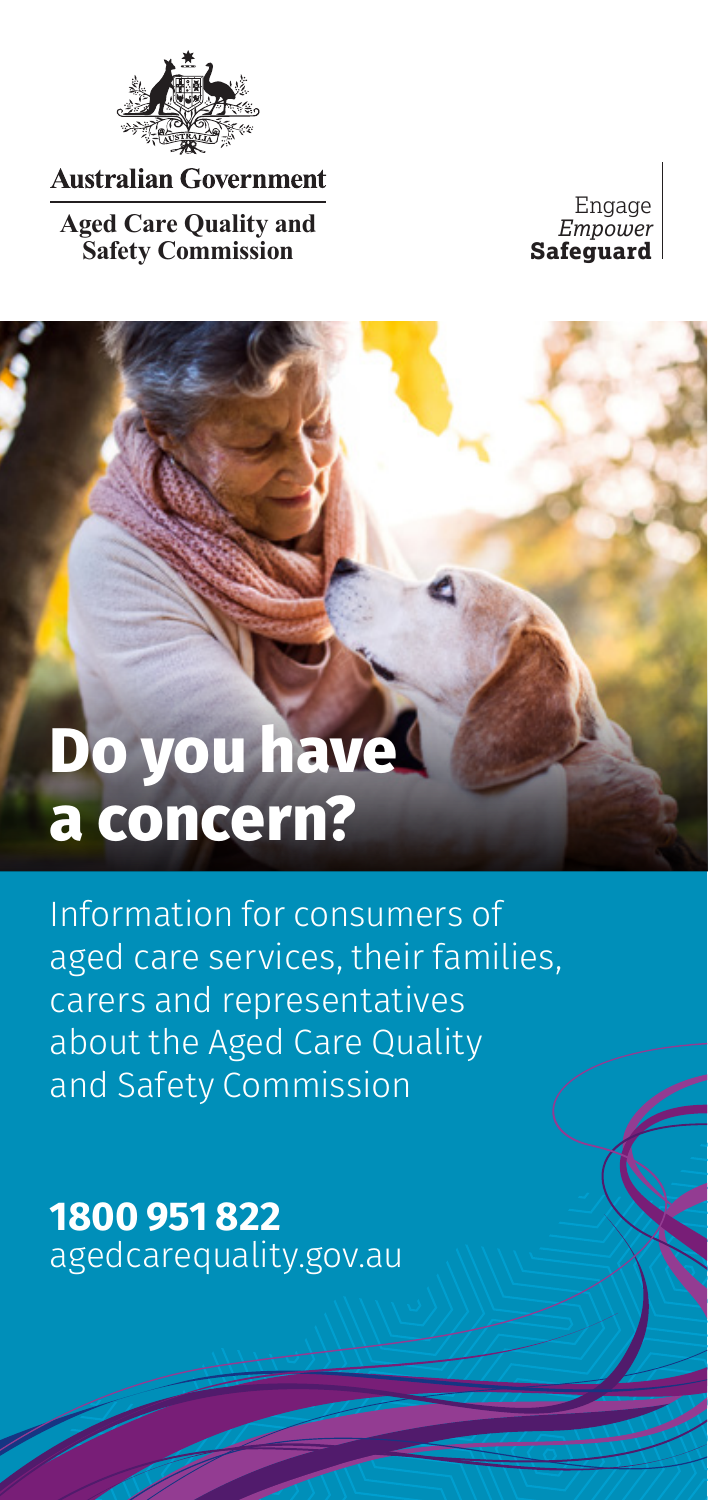## **"How can the Aged Care Quality and Safety Commission help me?"**

**We can assist with concerns about the quality of care or services you are receiving from aged care providers funded by the Australian Government. You can also give us feedback about your care to help us when we check a service against quality standards.**

You can raise concerns or provide feedback about aged care services you are receiving in an aged care home, or your home, including:

- Residential care or residential respite care
- Home Care Packages
- Commonwealth Home Support Program
- Flexible care, including Transition Care, and the National Aboriginal and Torres Strait Islander Flexible Aged Care Program.

Your concerns or feedback may relate to any care or services provided to you by the service including personal or clinical care, choice of activities, discrimination, catering, communication or the physical environment.

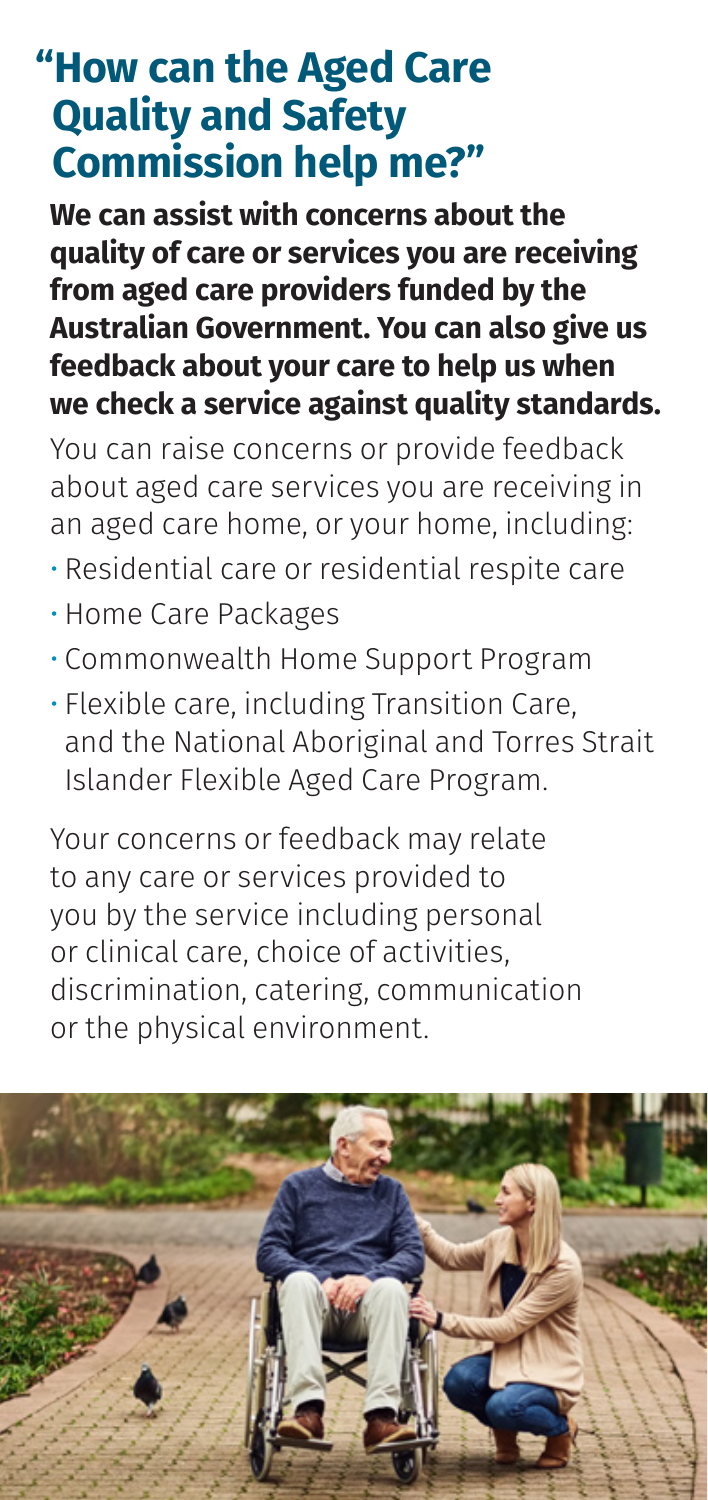### **Advocacy may be able to help you. An advocate can: "Is other support available?"**

- provide you with information about your rights and responsibilities
- help you to raise your issues with us or the service provider
- support you at any stage during the complaints process.

Advocacy is free, independent and confidential. An advocate will always seek your permission before taking action.

You can call the National Aged Care Advocacy Line on **1800 700 600**.

With your permission, we can phone an advocacy agency on your behalf to explain your concerns and arrange for the agency to contact you.

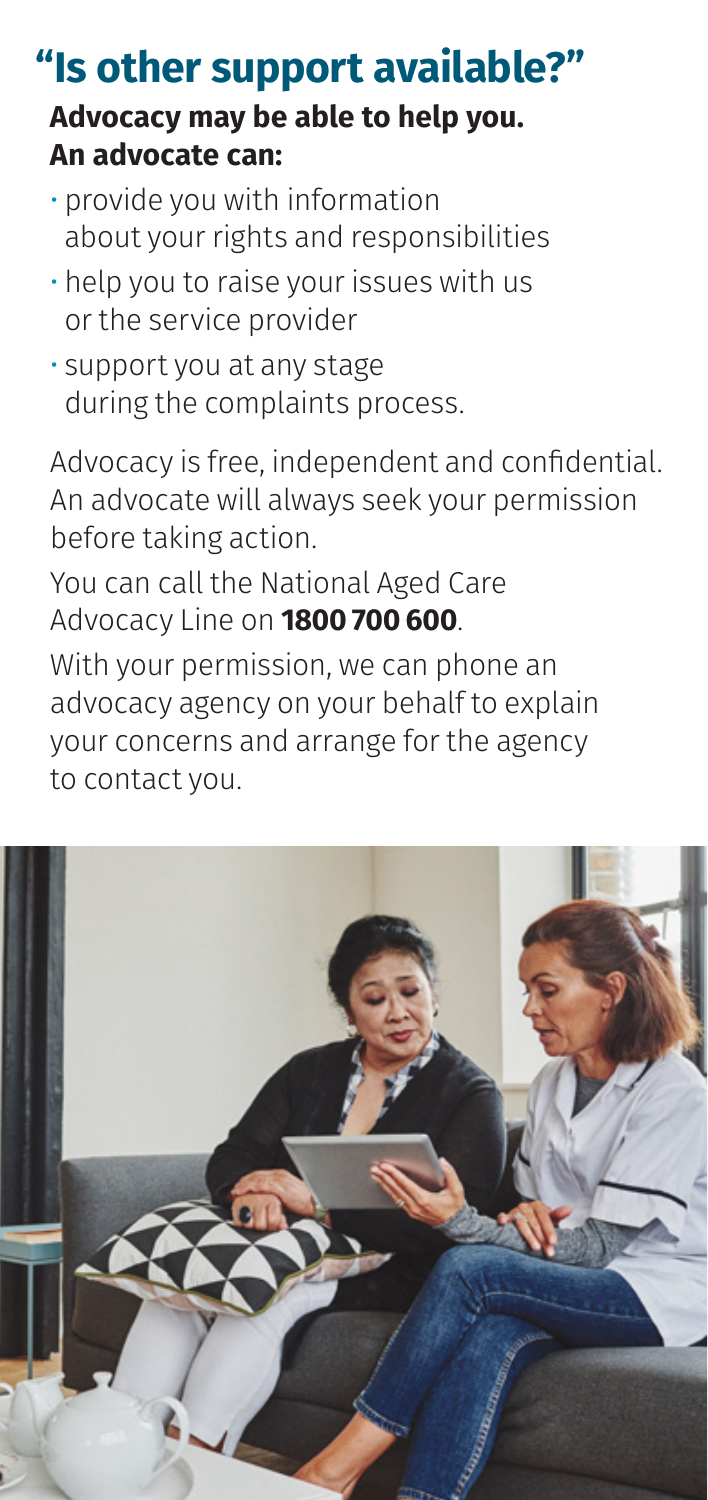## **"Who can raise a concern?"**

#### **Anyone can raise a concern. We encourage you to raise your concern with the service provider first.**

This includes people receiving aged care, partners, family, representatives, friends, advocates, staff and volunteers.

If you are raising a concern about the aged care someone else is receiving, you should make sure the person (or his or her representative) knows about it.

If you cannot resolve your concern with the service provider, you can contact the Aged Care Quality and Safety Commission on **1800 951 822**. Our complaints service is free.

We will examine concerns regardless of a person's cultural background, disability, gender, sex and gender identity, sexual orientation or any other status.

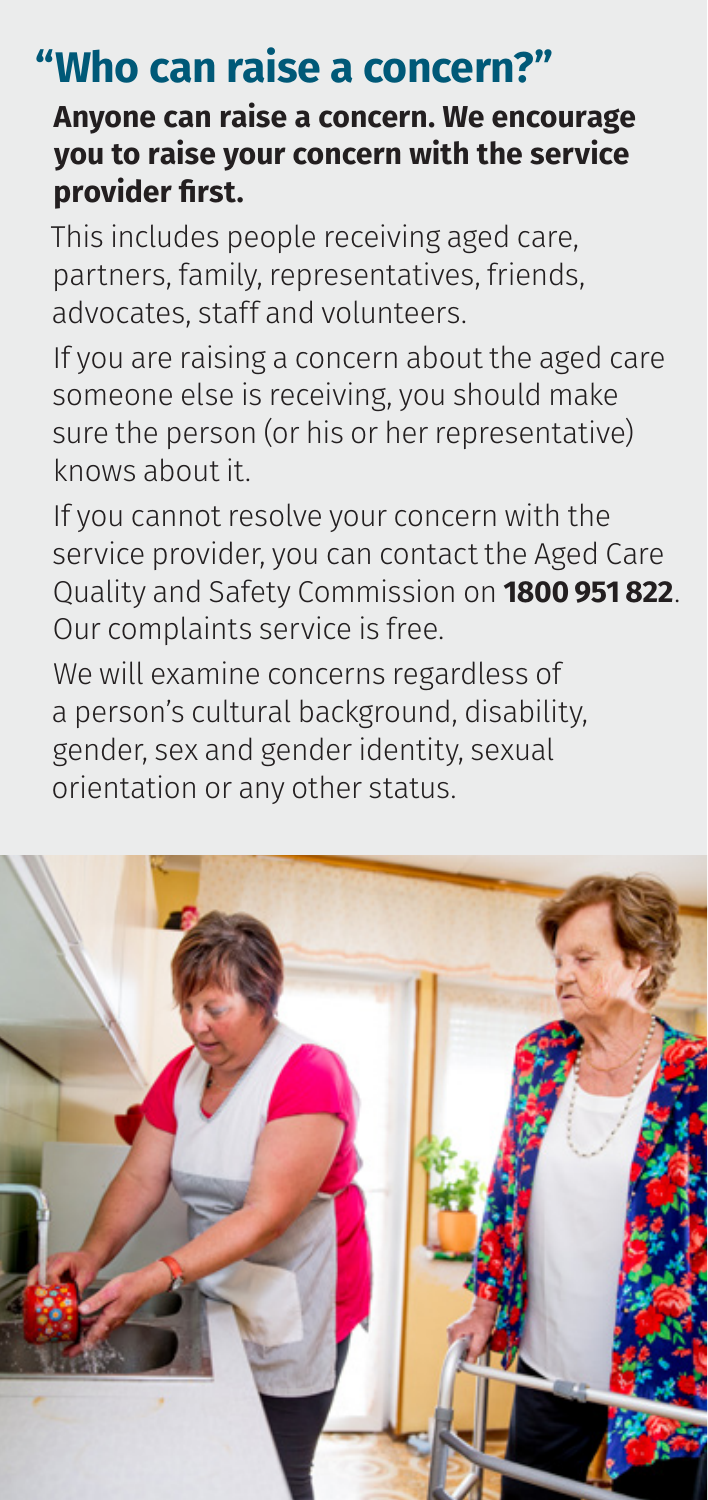## **"What happens when I contact the Aged Care Quality and Safety Commission?"**

#### **We will explain the process, the resolution options available and what can be achieved.**

Our focus is on resolving your concern in the best interest of the person receiving aged care.

Please provide as much information as you can when you contact us. This helps us to understand your issues and expectations.

We will select the options most likely to achieve the best outcome, based on the nature of your concern and the risk to the person receiving care.

In some cases, we will ask the service provider to resolve your concern. We can also use other options, such as conciliation, mediation or investigation.

## **"Do I need to provide my name?"**

#### **No. You can submit your complaint anonymously or confidentially.**

However, this can limit what we can do to help, so it is best to submit your concern openly.

We can explain the differences between open, anonymous and confidential complaints when you call. You can also find information about this on our website at **agedcarequality.gov.au**